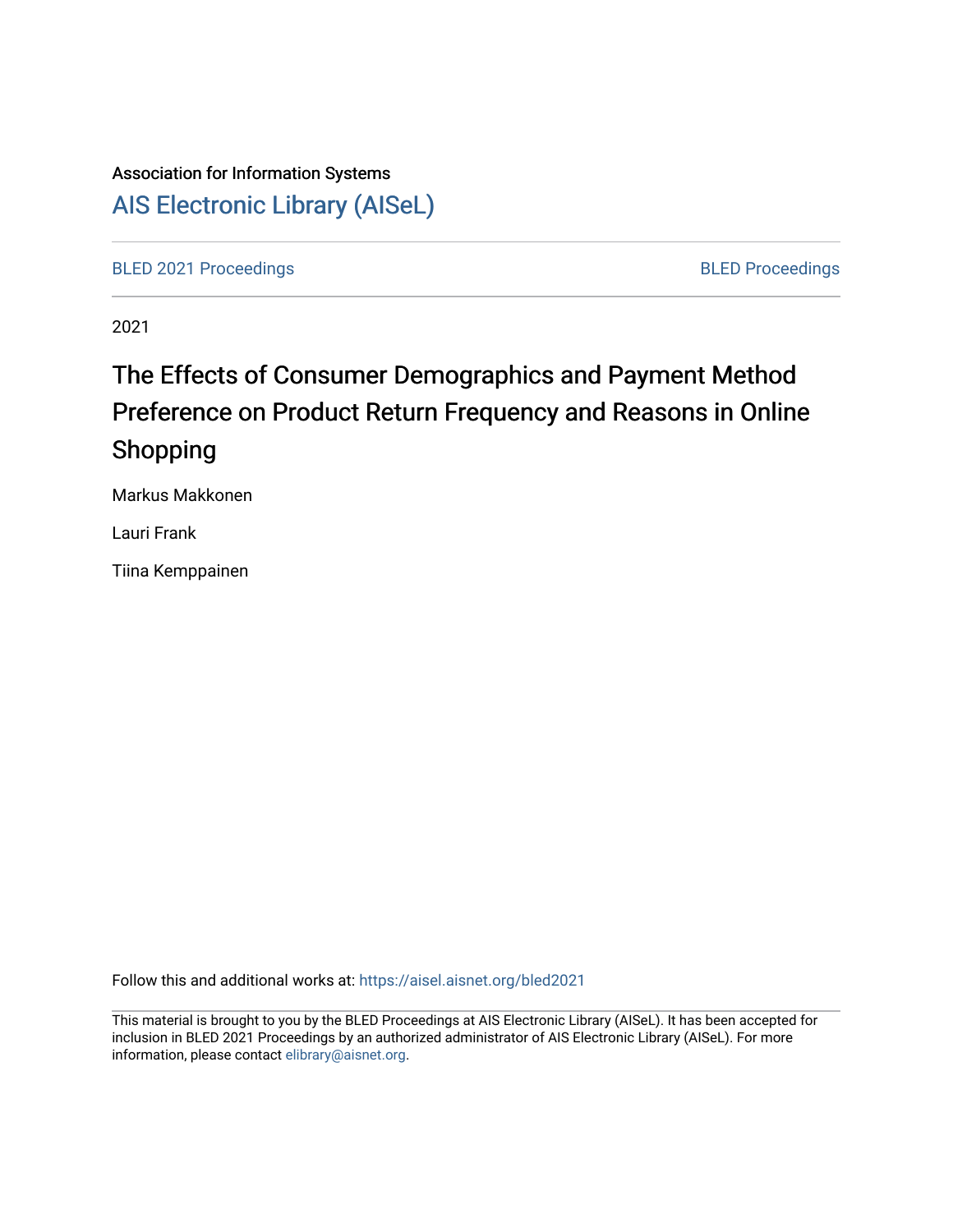## **THE EFFECTS OF CONSUMER DEMOGRAPHICS AND PAYMENT METHOD PREFERENCE ON PRODUCT RETURN FREQUENCY AND REASONS IN ONLINE SHOPPING**

## MARKUS MAKKONEN,<sup>1</sup> LAURI FRANK<sup>1</sup> &

#### TIINA KEMPPAINEN<sup>2</sup>

<sup>1</sup>University of Jyvaskyla, Faculty of Information Technology, Jyvaskyla, Finland; e-mail: markus.v.makkonen@jyu.fi, lauri.frank@jyu.fi <sup>2</sup>University of Jyvaskyla, School of Business and Economics, Jyvaskyla, Finland; e-mail: tiina.j.kemppainen@jyu.fi

**Abstract** In online shopping, product returns are very common. In order to reduce them, one must first understand who are making them and why are they being made. In this study, we aim to address these questions by examining product return behaviour from a consumer-centric rather than the more traditional product-centric, retailer-centric, and order-centric perspectives. More specifically, we focus on the effects of four demographic characteristics of consumers (i.e., gender, age, education, and income) as well as their payment method preference on their product return frequency and product return reasons. As the data, we use the responses from 560 Finnish online consumers, which were collected with an online survey and are analysed both quantitatively and qualitatively. We find gender, age, payment method preference, and average online shopping frequency to affect average product return frequency, whereas product return reasons were found to be affected by only gender and average product return frequency.

**Keywords:**

product return frequency, product return reasons, online shopping, demographics, payment method preference, logistic regression



DOI https://doi.org/10.18690/978-961-286-485-9.40 ISBN 978-961-286-485-9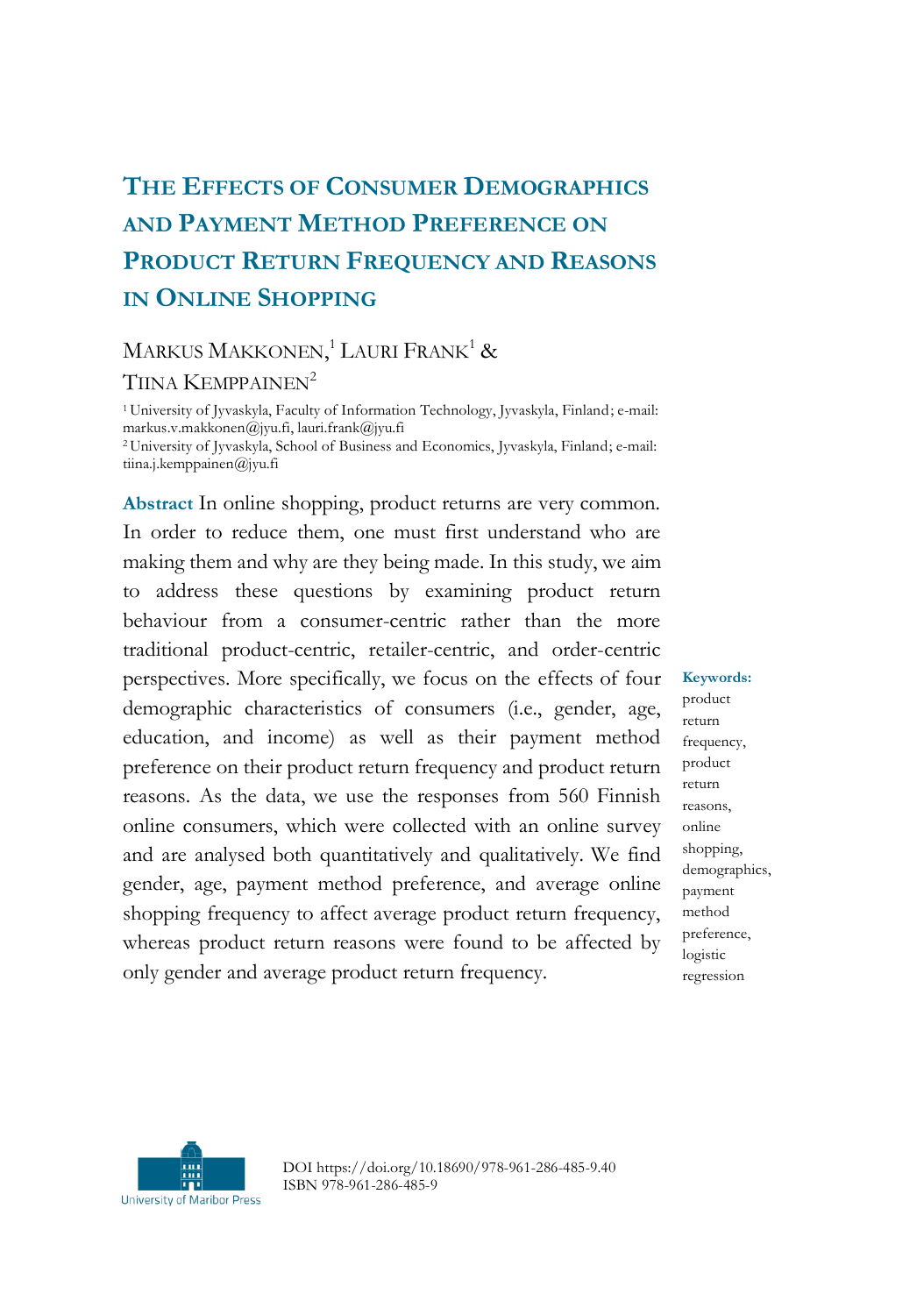#### **1 Introduction**

In online shopping, returning a purchased product back to its seller is very common (Ofek, Katona & Sarvary, 2011). The product return rates in online shopping are about three times as high as in traditional brick-and-mortar shopping, and by 2022, about 13 billion products with a total worth of \$573 billion have been forecasted to be returned annually in the United States alone (Deloitte, 2019). These high numbers can be considered problematic for both businesses and society at large. From a business perspective, product returns result in not only loss in sales but typically also in additional costs related to reverse logistics, return handling, and potentially throwing away the returned products if they cannot be resold (Ofek et al., 2011). In turn, from a social perspective, shipping products back and forth between sellers and buyers is far from being environmentally friendly or in line with the principles of sustainable electronic commerce (Oláh et al., 2019). Therefore, it makes sense to both business and society at large to aim at reducing product returns. However, to be able to do this, two fundamental questions must first be asked and answered: who are making the product returns and why are they being made?

In prior research, these questions have traditionally been approached from a very product-centric, retailer-centric, or order-centric perspective, whereas the studies adopting a more consumer-centric perspective have been rare (cf. Section 2). In this study, our objective is to address this gap in prior research by examining exploratively (without any *a priori* hypotheses) the effects of four demographic characteristics of consumers (i.e., gender, age, education, and income) as well as their payment method preference (i.e., how do they typically prefer to pay when shopping online) on their product return frequency (i.e., how often do they make product returns) and product return reasons (i.e., why do they make product returns). As the data for this, we use the responses from 560 Finnish online consumers, which were collected with an online survey in 2019 and are analysed quantitatively by using ordinal and binomial logistic regression as well as qualitatively by using content analysis.

After this introductory section, we will briefly discuss the theoretical foundation of the study in Section 2. This is followed by reporting of the research methodology and the research results in Sections 3 and 4. The results are discussed in more detail in Section 5 before concluding the paper with a brief discussion about the limitations of the study and some potential paths of future research in Section 6.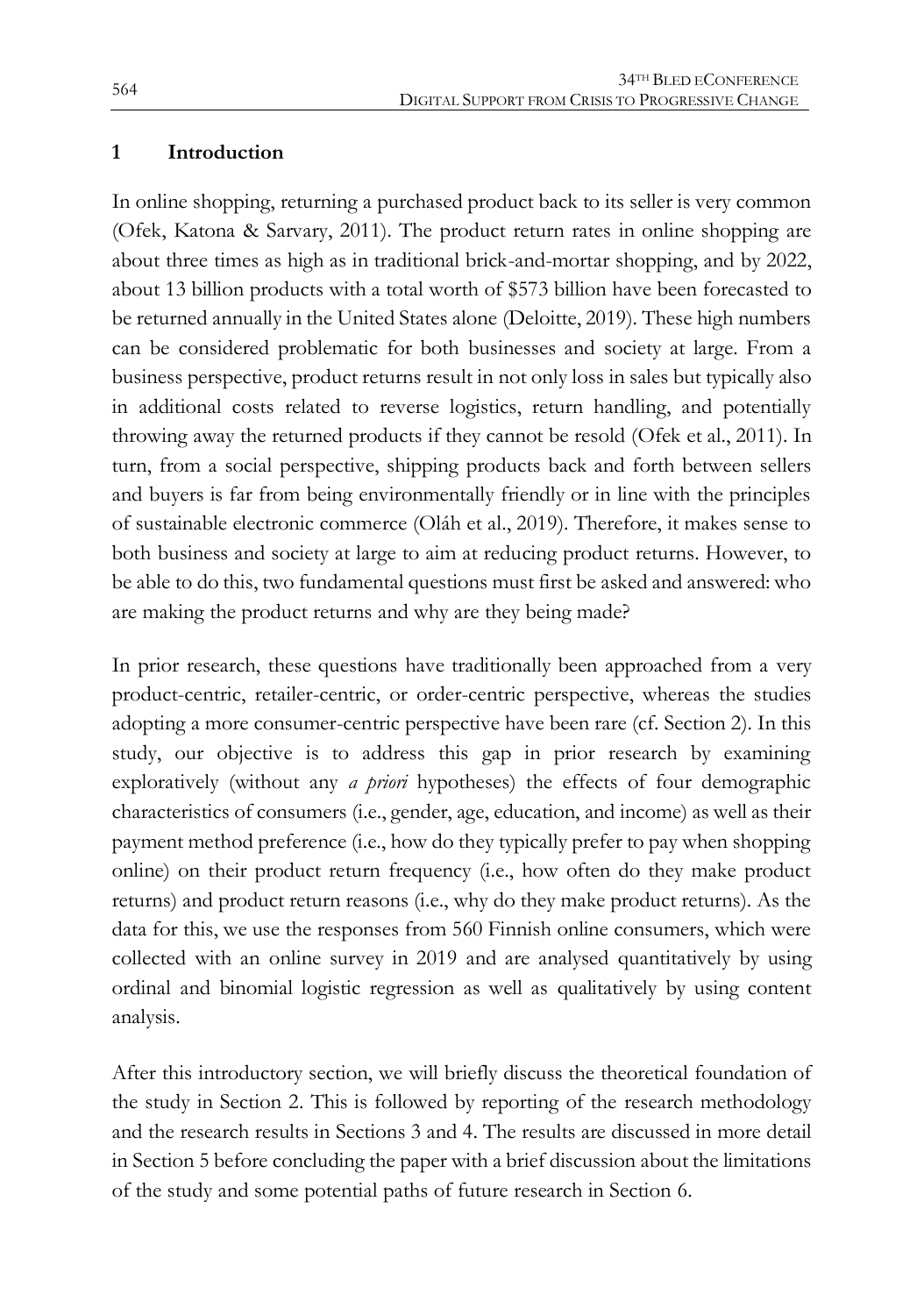#### **2 Theoretical Foundation**

As already mentioned above, most of the prior studies on the antecedents of product return behaviour in the context of online shopping have focused on a very productcentric, retailer-centric, or order-centric perspective by examining how product return behaviour is affected by the factors related to the ordered product, the retailer from whom it is ordered, or the particular order transaction. Some examples of these factors are inventory availability, order delivery reliability, and expected order delivery timeliness (Rao, Rabinovich & Raju, 2014), assortment size and order size (Yan & Cao, 2017), retailer reputation (Walsh, Albrecht, Kunz & Hofacker, 2016), shipping and return fees (Lantz & Hjort, 2013; Lepthien & Clement, 2019; Shehu, Papies & Neslin, 2020), product reviews (Minnema, Bijmolt, Gensler & Wiesel, 2016; Sahoo, Dellarocas & Srinivasan, 2018; Wang, Ramachandran & Sheng, 2021), as well as package opening process (Zhou, Hinz & Benlian, 2018).

In contrast, far fewer studies have adopted a more consumer-centric perspective by focusing on the characteristics of the consumers who are ordering the products. Of them, in this study, we will focus on four demographic characteristics (i.e., gender, age, education, and income) as well as payment method preference. Our reason for selecting gender, age, education, and income as explanatory variables is based on the fact that although the effects of demographic characteristics on online shopping adoption have been examined in numerous prior studies (cf. Cheung, Zhu, Kwong, Chan & Limayem, 2003; Chang, Cheung & Lai, 2005; Cheung, Chan & Limayem, 2005; Zhou, Dai & Zhang, 2007), with the main focus being on the same four variables that we are focusing in this study (i.e., gender, age, education, and income), we are not aware of any prior studies that would have examined their effects on product return behaviour, although similar effects can be assumed to exist also in this context. In turn, our reason for selecting payment method preference as an explanatory variable is based on the fact that although we are not aware of any prior studies that would have examined the effects of payment method preference on product return behaviour, Yan and Cao (2017) have argued that the payment method used in a particular order (which once again is an order-centric rather than a consumer-centric factor) does affect product return behaviour. They also found support for this argument by observing that paying an order with a credit card results in a higher product return rate. Thus, rather than the payment method used in a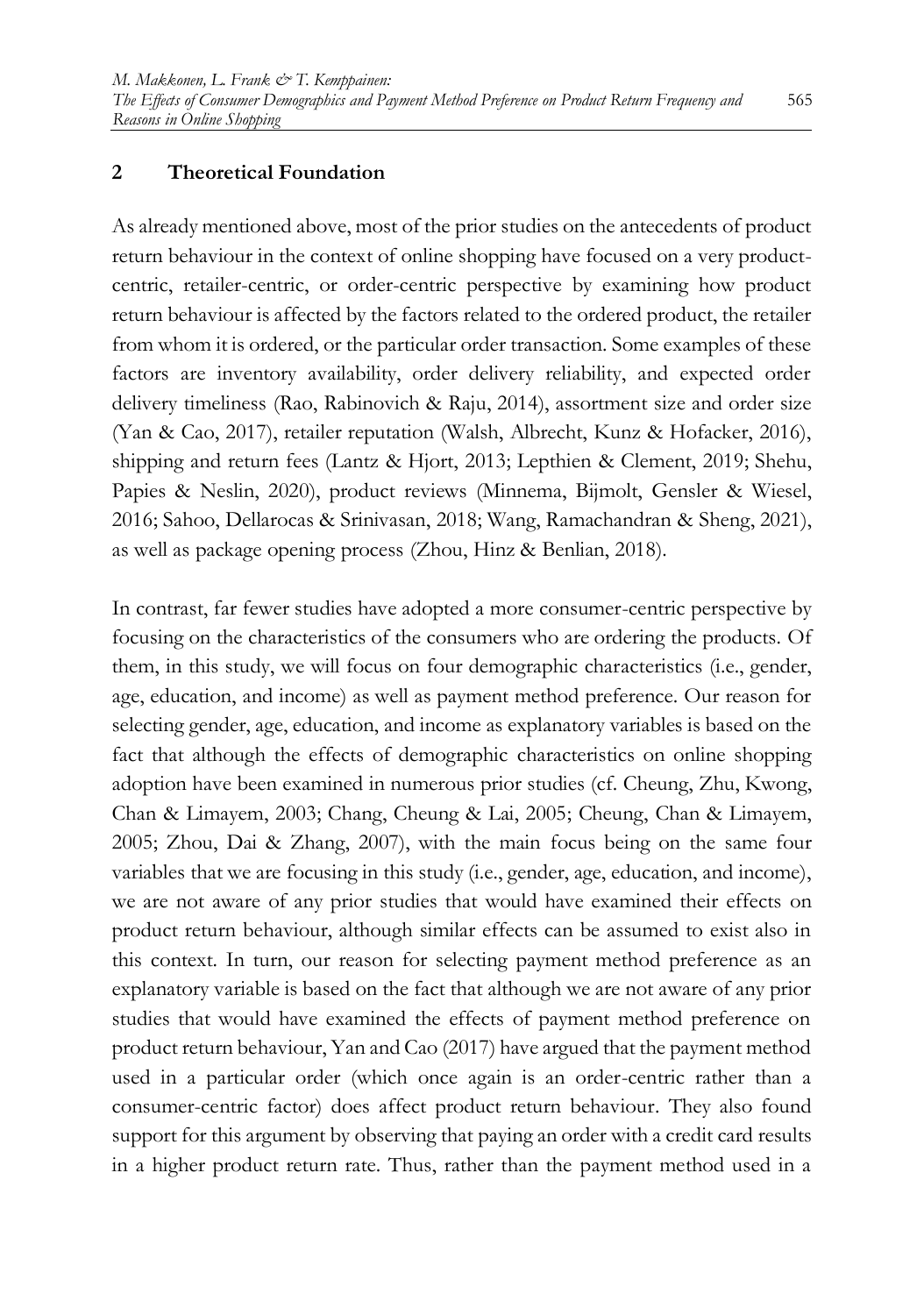particular order, also payment method preference more generally can be assumed to have similar effects.

#### **3 Methodology**

The data for this study was collected in an online survey between February and March 2019. The respondents were recruited mainly by sharing the survey link through the internal communication channels of our university. In addition, because the respondents who completed the survey were able to take part in a price draw of ten cinema tickets, the survey link was posted to six websites promoting online competitions. The survey questionnaire was in Finnish and consisted of multiple items related to the demographics, personality, values, and online shopping behaviour of the respondents. This study utilises the responses to eight of those items. The first four items measured the gender, age, education, and income (as yearly personal taxable income) of the respondents. The fifth item measured payment method preference by using a closed-ended question with five answer options: a bank payment (a direct payment from a bank account), a card payment (a payment with either a bank or credit card), PayPal or MobilePay (the two most popular online payment services in Finland at the time, which charge the payment from one's linked bank account, bank card, or credit card), invoice (in one or multiple instalments), and cash on delivery (a payment when the order is delivered). In addition, the respondents had the option to state any other payment method if needed, but nobody used this option. The sixth and seventh items measured average online shopping frequency and average product return frequency by using closedended questions. The eighth and final item measured the most typical reasons for making product returns by using an open-ended question in which the respondents could state one or multiple reasons.

The collected data was analysed in three phases. In phase one, we used cumulative odds ordinal logistic regression to examine the effects of gender, age, education, income, and payment method preference on average product return frequency by using average online shopping frequency as a control variable. In phase two, we analysed the most typical reasons for making product returns by using content analysis in which we read each response, identified the reasons in them, and then tried to group them into more general categories based on common themes. In phase three, we used binomial logistic regression to examine the effects of gender,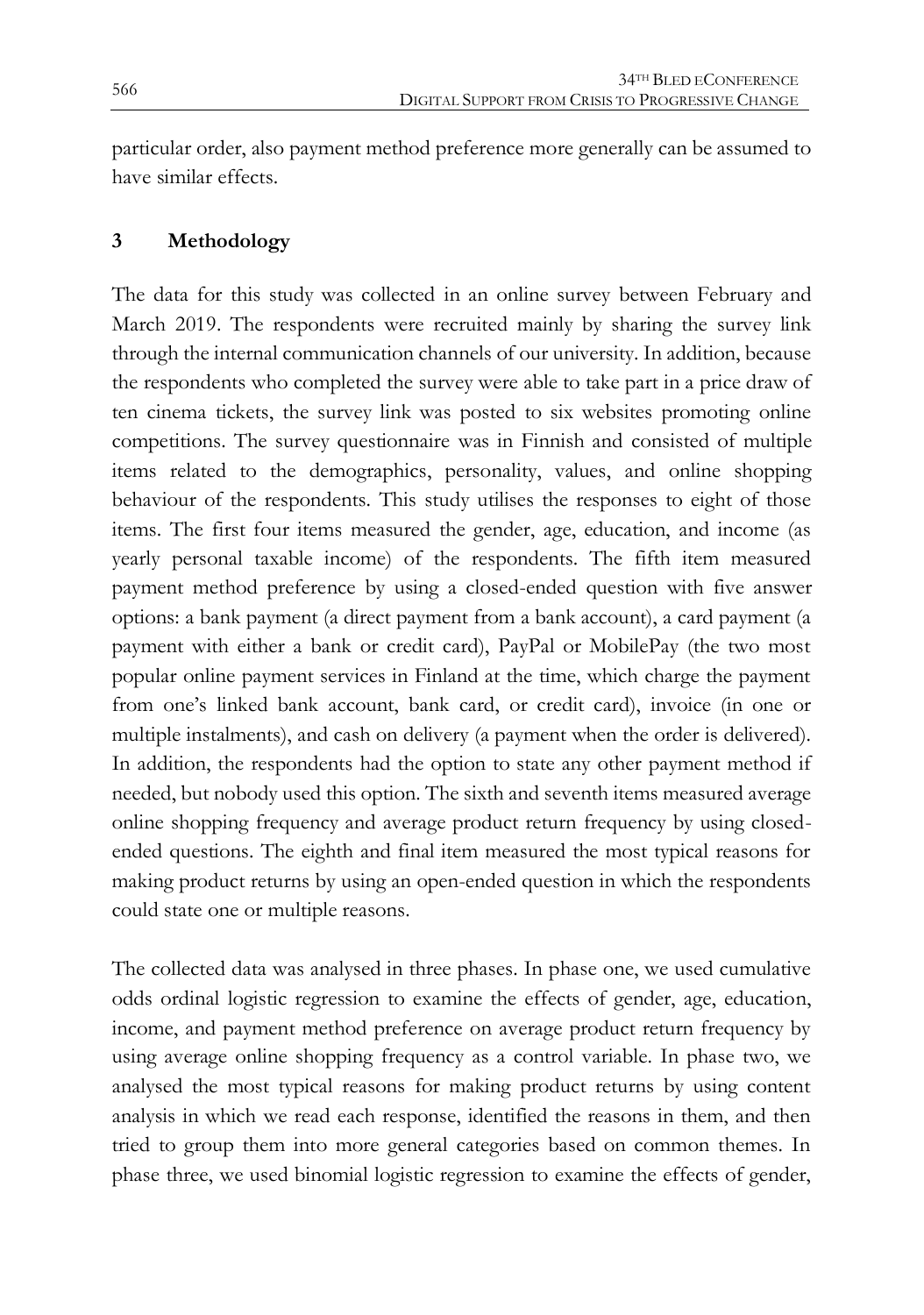age, education, income, and payment method preference on stating a specific reason for making a product return by using average online shopping frequency and average product return frequency as control variables. As the statistical software for conducting the logistic regression analyses, we used IBM SPSS Statistics 27.

#### **4 Results**

|                                   | $N = 560$       |               | $N = 462$                |                   | $N = 302$                |                   |
|-----------------------------------|-----------------|---------------|--------------------------|-------------------|--------------------------|-------------------|
|                                   | N               | $\frac{0}{0}$ | N                        | $\frac{0}{0}$     | N                        | $\frac{0}{0}$     |
| Gender                            |                 |               |                          |                   |                          |                   |
| Man                               | 169             | 30.2          | 140                      | 30.3              | 79                       | 26.2              |
| Woman                             | 391             | 69.8          | 322                      | 69.7              | 223                      | 73.8              |
| Age                               |                 |               |                          |                   |                          |                   |
| Under 30 years                    | 262             | 46.8          | 230                      | 49.8              | 149                      | 49.3              |
| $30 - 49$ years                   | 201             | 35.9          | 156                      | 33.8              | 113                      | 37.4              |
| 50 years or over                  | 97              | 17.3          | 76                       | 16.5              | 40                       | 13.2              |
| Education                         |                 |               |                          |                   |                          |                   |
| Lower than tertiary education     | 222             | 39.6          | 185                      | 40.0              | 109                      | 36.1              |
| Tertiary education or higher      | 338             | 60.4          | 277                      | 60.0              | 193                      | 63.9              |
| Yearly personal taxable income    |                 |               |                          |                   |                          |                   |
| Less than 15,000 €                | 223             | 39.8          | 216                      | 46.8              | 130                      | 43.0              |
| 15,000-29,999€                    | 102             | 18.2          | 101                      | 21.9              | 67                       | 22.2              |
| 30,000 € or more                  | 145             | 25.9          | 145                      | 31.4              | 105                      | 34.8              |
| Do not want to disclose           | 90              | 16.1          | $\qquad \qquad -$        | $\qquad \qquad -$ | $\qquad \qquad -$        | $\qquad \qquad -$ |
| Payment method preference         |                 |               |                          |                   |                          |                   |
| Bank payment                      | 275             | 49.1          | 227                      | 49.1              | 138                      | 45.7              |
| Card payment                      | 96              | 17.1          | 83                       | 18.0              | 54                       | 17.9              |
| PayPal or MobilePay               | 106             | 18.9          | 94                       | 20.3              | 67                       | 22.2              |
| Invoice                           | 74              | 13.2          | 58                       | 12.6              | 43                       | 14.2              |
| Cash on delivery                  | 9               | 1.6           | $\overline{\phantom{0}}$ |                   | $\overline{\phantom{0}}$ |                   |
| Average online shopping frequency |                 |               |                          |                   |                          |                   |
| Yearly or less frequently         | 136             | 24.3          | 109                      | 23.6              | 59                       | 19.5              |
| Monthly                           | 361             | 64.5          | 299                      | 64.7              | 205                      | 67.9              |
| Weekly                            | 63              | 11.3          | 54                       | 11.7              | 38                       | 12.6              |
| Average product return frequency  |                 |               |                          |                   |                          |                   |
| Less frequently than yearly       | 338             | 60.4          | 277                      | 60.0              | 143                      | 47.4              |
| Yearly                            | 167             | 29.8          | 140                      | 30.3              | 122                      | 40.4              |
| Monthly                           | $\overline{55}$ | 9.8           | 45                       | 9.7               | 37                       | 12.3              |

#### **Table 1: Sample statistics**

In total, we received 580 responses to our survey. However, of them, we had to drop 20 responses due to missing or invalid data, thus resulting in a sample size of 560 responses to be used in this study. The descriptive statistics of this sample in terms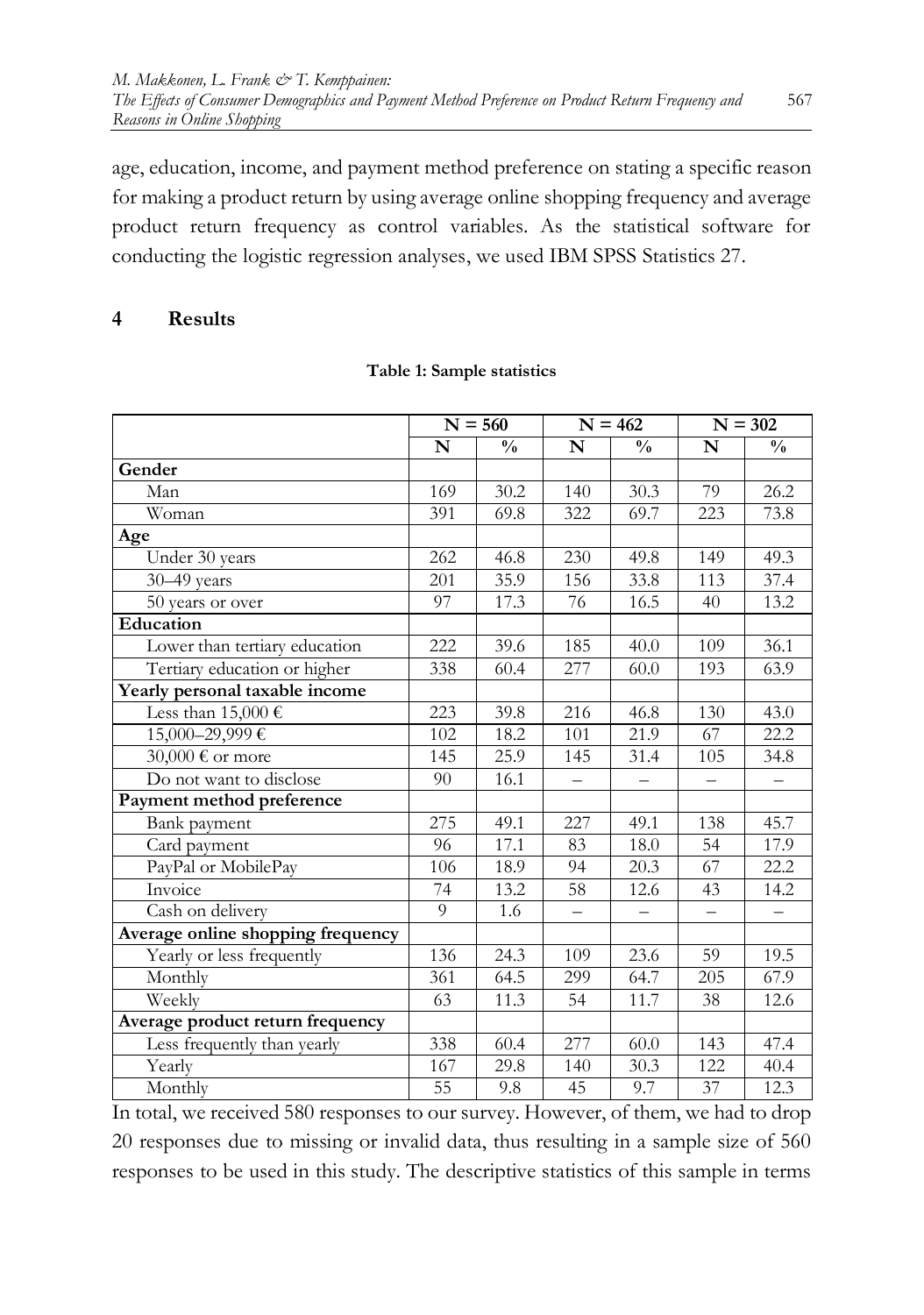of gender, age, education, income, payment method preference, average online shopping frequency, and average product return frequency are reported in Table 1. In addition, for the analyses of phase one, we had to drop an additional 98 respondents who had not wanted to disclose their income or had preferred cash on delivery as a payment method, which was too small a category, thus resulting in a sample size of 462 respondents. In turn, for the analyses of phases two and three, we had to drop an additional 160 respondents who had not stated any reasons for making product returns, thus resulting in a sample size of 302 respondents. As can be seen from Table 1, these drops did not considerably change the sample profile.

#### **4.1 Effects on Product Return Frequency**

Before examining more closely the effects on product return frequency, we first checked the non-multicollinearity and proportional odds assumptions of cumulative odds ordinal logistic regression. The non-multicollinearity assumption was checked by using the variance inflation factor (VIF) values from basic multiple linear regression. These were all below two, thus suggesting no multicollinearity (Hair, Black, Babin & Anderson, 2018). In turn, the proportional odds assumption was checked by comparing the fit of a model with the proportional odds constrain to a model without the proportional odds constrain with a likelihood-ratio test. Its result  $(\chi^2(10) = 17.417, p = 0.066)$  supported the proportional odds assumption.

The estimated effects are reported in Table 2. All in all, the model was able to explain from 9.6% to 19.0% (McFadden (1973)  $R^2 = 0.096$ , Cox-Snell (1989)  $R^2 = 0.158$ , Nagelkerke (1991)  $R^2 = 0.190$ ) of the variance in average product return frequency, fitted the data better than the baseline model with no explanatory variables (as suggested by the likelihood-ratio test), and had an overall good fit with the data (as suggested by the deviance goodness-of-fit test). The statistical significance of the effects was tested with the Wald (1943)  $\chi^2$  test, whereas the effect sizes are reported as odds ratios (OR) and their 95% confidence intervals (CI). For categorical variables, the effects are reported for a specific category in comparison to a reference category (in parenthesis). Additionally, if a variable has more than two categories, the result of an omnibus test is reported (on the same row as the name of the variable). As can be seen, gender, age, payment method preference, and average online shopping frequency were all found to have a statistically significant effect on average product return frequency, whereas the effects of education and income were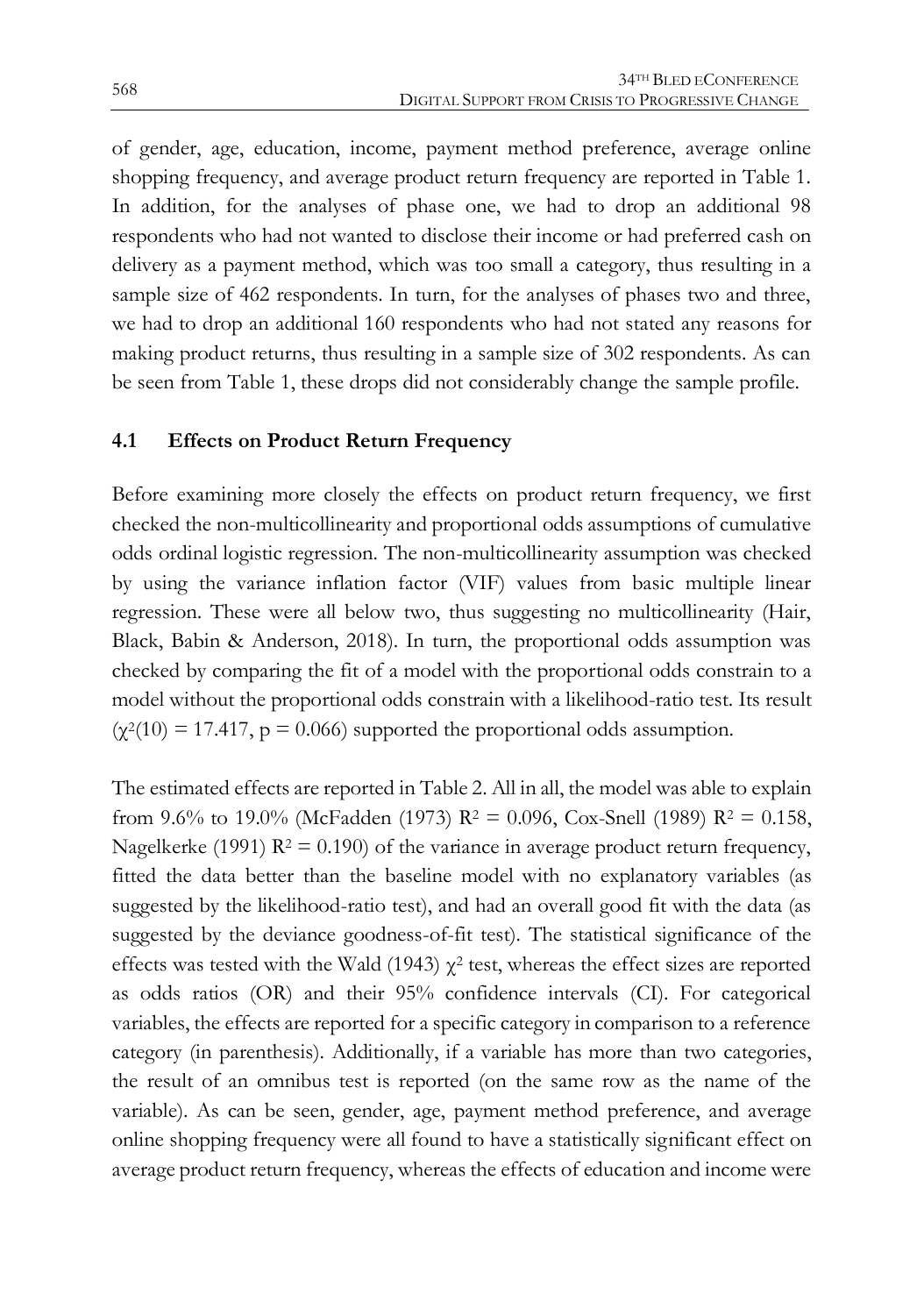found to be statistically not significant. More specifically, women had 2.134 times greater odds than men of being more frequent returners, whereas the odds of being a more frequent returner decreased with age by an odds ratio of 0.975 per year. In terms of payment method preference, those who preferred paying by invoice had 2.999 times greater odds of being more frequent returners than those who preferred bank payments. Finally, as expected, in terms of average online shopping frequency, more frequent shoppers also seemed to be more frequent returners. That is, those who shopped monthly had 3.743 times greater odds of being more frequent returners than those who shopped yearly or less frequently, whereas those who shopped weekly had 5.932 times greater odds of being more frequent returners than those who shopped yearly or less frequently.

|                                                 | Wald $\gamma^2$ |                |              | Odds ratio |                   |  |
|-------------------------------------------------|-----------------|----------------|--------------|------------|-------------------|--|
|                                                 | $\chi^2$        | df             | p            | <b>OR</b>  | 95% CI            |  |
| Gender                                          |                 |                |              |            |                   |  |
| Woman (vs. man)                                 | 10.972          | $\mathbf{1}$   | < 0.001      | 2.134      | [1.363, 3.341]    |  |
| Age                                             | 7.033           | 1              | 0.008        | 0.975      | [0.957, 0.993]    |  |
| Education                                       |                 |                |              |            |                   |  |
| Tertiary or higher (vs. lower than<br>tertiary) | 1.917           | 1              | 0.166        | 1.365      | [0.879, 2.120]    |  |
| Yearly personal taxable income                  | 2.778           | 2              | 0.249        |            |                   |  |
| 15,000–29,999 € (vs. less than 15,000<br>€)     | 2.070           | $\mathbf{1}$   | 0.150        | 1.477      | [0.868, 2.513]    |  |
| 30,000 € or more (vs. less than 15,000<br>€     | 2.033           | $\mathbf{1}$   | 0.154        | 1.485      | [0.862, 2.557]    |  |
| Payment method preference                       | 13.579          | 3              | 0.004        |            |                   |  |
| Card payment (vs. bank payment)                 | 0.911           | 1              | 0.340        | 1.303      | [0.756, 2.246]    |  |
| PayPal or MobilePay (vs. bank<br>payment)       | 2.339           | $\mathbf{1}$   | 0.126        | 1.487      | [0.894, 2.474]    |  |
| Invoice (vs. bank payment)                      | 13.179          | $\mathbf{1}$   | < 0.001      | 2.999      | [1.657, 5.425]    |  |
| Average online shopping frequency               | 23.559          | $\overline{2}$ | < 0.001      |            |                   |  |
| Monthly (vs. yearly or less frequently)         | 19.462          | $\mathbf{1}$   | ${}< 0.001$  | 3.743      | [2.082, 6.728]    |  |
| Weekly (vs. yearly or less frequently)          | 19.913          | $\mathbf{1}$   | ${}_{0.001}$ | 5.932      | [2.714,<br>12.967 |  |

Likelihood-ratio  $\chi^2(10) = 79.527$ , p < 0.001, deviance goodness-of-fit  $\chi^2(760) = 618.853$ , p = 0.814 McFadden R<sup>2</sup> = 0.096, Cox-Snell R<sup>2</sup> = 0.158, Nagelkerke R<sup>2</sup> = 0.190

**4.2 Product Return Reasons**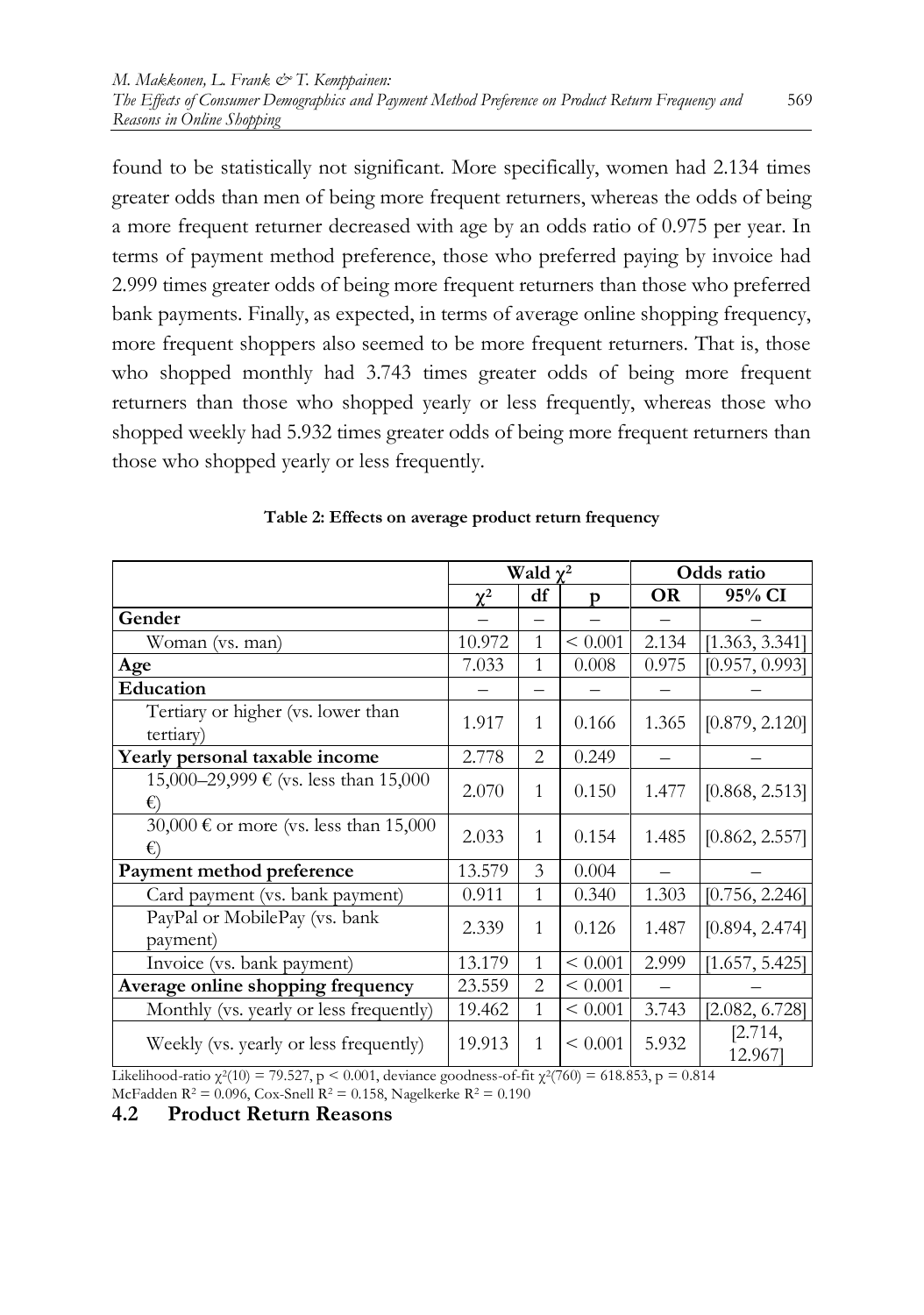When analysing the stated reasons for typically making product returns, we were able to identify four main reasons. These are listed and described in more detail below. The list also includes the number and the proportion of the 302 respondents who stated a specific reason. Note that one respondent could state multiple reasons.

- **Wrong size or bad fit** (stated by 193 or 63.9%): The most frequently stated reason was the wrong size or bad fit of the ordered product. This typically concerned products that are worn, such as clothes or shoes.
- **Mismatch with product information** (stated by 71 or 23.5%): The second most frequently stated reason was the mismatch of the ordered product with the product information provided by the retailer. For example, the product did not match the product description or product pictures in terms of colour, material, and quality, had some other deviances, or was an entirely wrong product.
- **Faulty or damaged product** (stated by 70 or 23.2%): The third most frequently stated reason was that the ordered product was faulty or damaged during delivery. In other words, there was some extreme quality issue in the product, which went well beyond the product not merely matching the product information.
- **Mismatch with needs, wants, or expectations** (stated by 58 or 19.2%): The most infrequently stated reason was the mismatch of the ordered product with one's needs, wants, or expectations. In other words, there was no obvious mismatch with the product information or other issues in the product, but one just did not like it, found it useless, or experienced buyer's remorse.
- **Other reasons** (stated by 6 or 2.0%): Finally, there were also a few respondents who stated some other reasons, such as suspicion of fraud, ordering the product just to meet some order limit, or returning the product just to spend time.

### **4.3 Effects on Product Return Reasons**

Before examining more closely the effects on product return reasons, we once again first checked the non-multicollinearity assumption of binomial logistic regression by using the VIF values from basic multiple linear regression. These were all below two, thus suggesting no multicollinearity (Hair et al., 2018). When examining the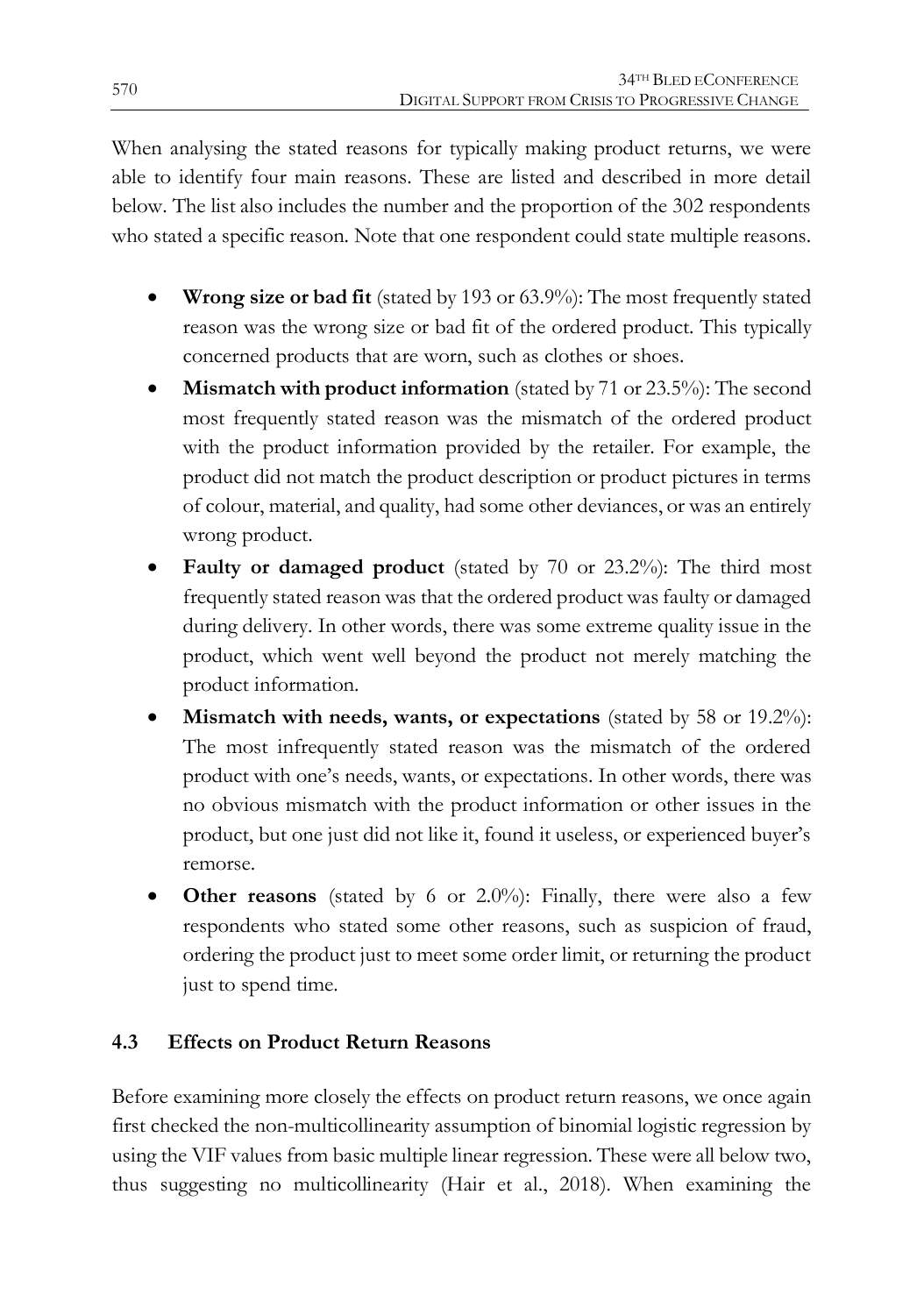estimated effects, only two of them were found to be statistically significant. First, gender was found to have a statistically significant effect on stating wrong size or bad fit as a reason ( $\chi^2(1) = 21.573$ , p < 0.001) as well as stating a faulty or damaged product as a reason ( $\chi^2(1) = 29.228$ ,  $p \le 0.001$ ), whereas average product return frequency was found to have a statistically significant effect on stating a faulty or damaged product as a reason ( $\chi^2(2) = 21.872$ , p < 0.001) as well as stating a mismatch with needs, wants, or expectations as a reason ( $\chi^2(2) = 18.285$ , p < 0.001). More specifically, women had 3.939 times greater odds than men of stating wrong size or bad fit as a reason, whereas men had 6.173 times greater odds than women of stating a faulty or damaged product as a reason. In turn, those who returned less frequently than yearly had 4.202 times greater odds than those who returned yearly and 12.987 times greater odds than those who returned monthly of stating a faulty or damaged product as a reason. In contrast, those who returned yearly had 2.086 times greater odds than those who returned less frequently than yearly of stating a mismatch with needs, wants, or expectations as a reason, whereas those who returned monthly had 8.034 times greater odds than those who returned less frequently than yearly of stating a mismatch with needs, wants, or expectations as a reason.

#### **5 Discussion and Conclusions**

In this study, we examined the effects of gender, age, education, income, and payment method preference on product return frequency and product return reasons. In terms of the effects on product return frequency, we found women to have greater odds than men of being more frequent returners and the odds of being a more frequent returner to also decrease with age. In addition, those who preferred paying by invoice were found to have greater odds of being more frequent returners than those who preferred a bank payment. Of these, the finding concerning the effect of payment method preference is largely in line with the study by Yan and Cao (2017), who found that paying an order with a credit card results in a higher product return rate. They explain this finding with the "buy-now-pay-later" mentality associated with credit cards, which is likely to result in more impulsive consumption behaviour and lower the threshold of making a product return because no exchange of money has yet occurred. A similar mentality is likely to also explain why preferring to pay by invoice results in a higher product return rate. In turn, the findings concerning the effects of gender and age are most likely explained by the different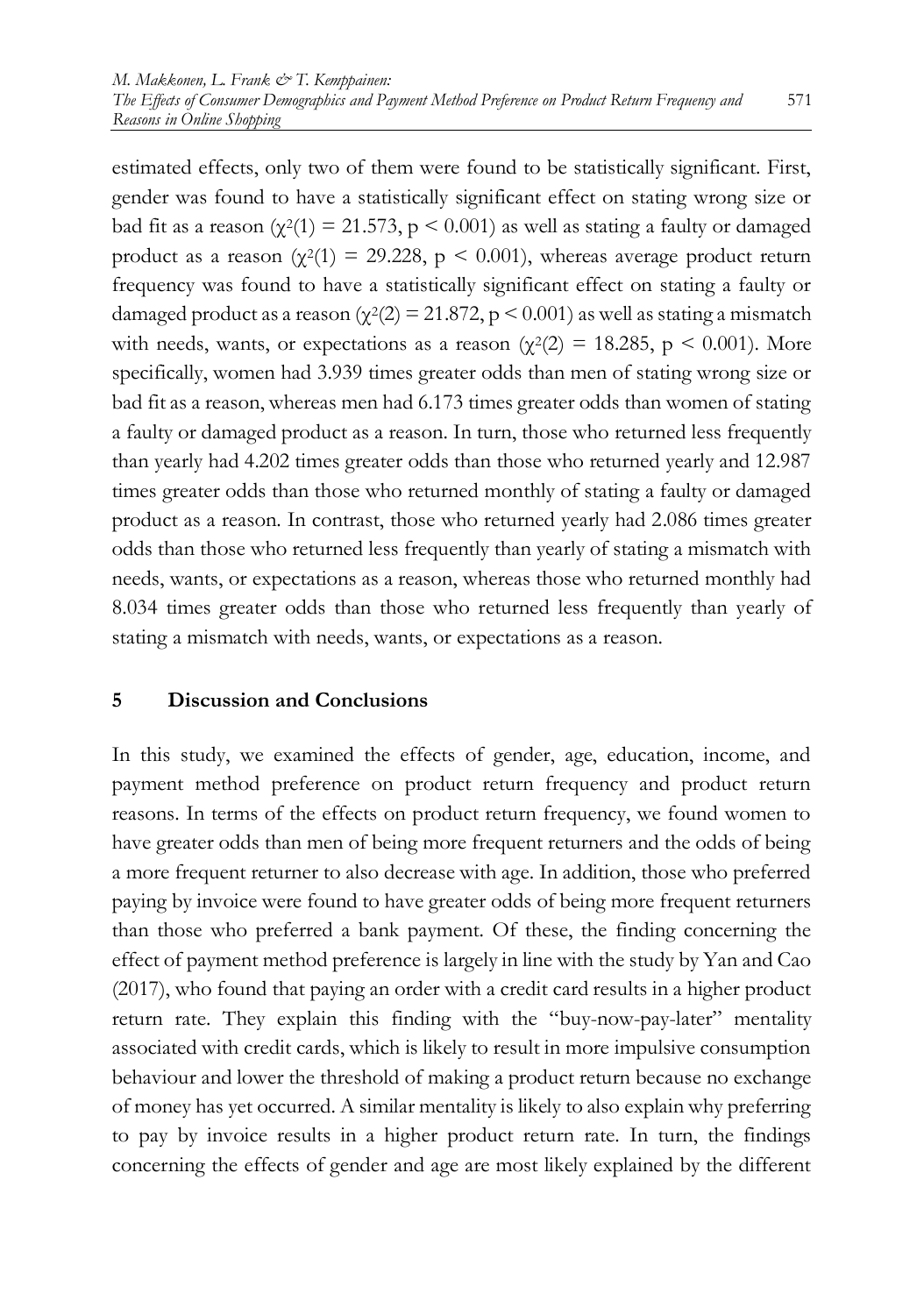online shopping habits of men versus women and younger versus older consumers. For example, women and younger consumers may be more likely to order products with higher return rates, such as clothes and shoes (Deloitte, 2019), whereas men and older consumers may be more likely to order products with lower return rates, such as consumer electronics (Deloitte, 2019). In addition, women may be more likely than men to order products for not just themselves but also others in their family, such as their children. In terms of age, there may also exist a generational gap. That is, older consumers, who are typically less experienced in shopping online, may make product returns more conservatively, resorting to them only when there is something severely wrong with the ordered product. In contrast, younger consumers, who are typically more experienced in shopping online, may make product returns more liberally, sometimes returning the ordered product even when there is actually nothing wrong with it. Or they may even practice bracketing, which means ordering multiple similar products with the intention of keeping only some of them and returning the rest. There were 12 respondents in our sample who explicitly mentioned doing this, and most of them were young consumers in their 20s.

In terms of the effects on product return reasons, we first identified four reasons why consumers typically make product returns: (1) wrong size or bad fit, (2) a mismatch with product information, (3) a faulty or damaged product, and (4) a mismatch with needs, wants, or expectations. These are largely in line with the reasons that have been identified in prior studies. For example, a study by Deloitte (2019) found the top five reasons to be (1) a too small or large size, (2) changing one's mind, (3) style not as expected, (4) not as described, and (5) a defective product. After this, we examined the effects on stating each of the four reasons, finding that women had greater odds than men of stating wrong size or bad fit as a reason, whereas men had greater odds than women of stating a faulty or damaged product as a reason. In addition, we also found that those who made product returns more frequently had greater odds of stating a mismatch with needs, wants, or preferences as a reason, whereas those who made product returns less frequently had greater odds of stating a faulty or damaged product as a reason. One explanation for the finding concerning the gender effect may be the fact that women more often shop online for products like clothes and shoes, in which wrong size or bad fit is likely to be an issue, whereas men more often shop online for products like consumer electronics, which are more prone to faults and more likely damaged during delivery. In turn, one explanation for the findings concerning the effects of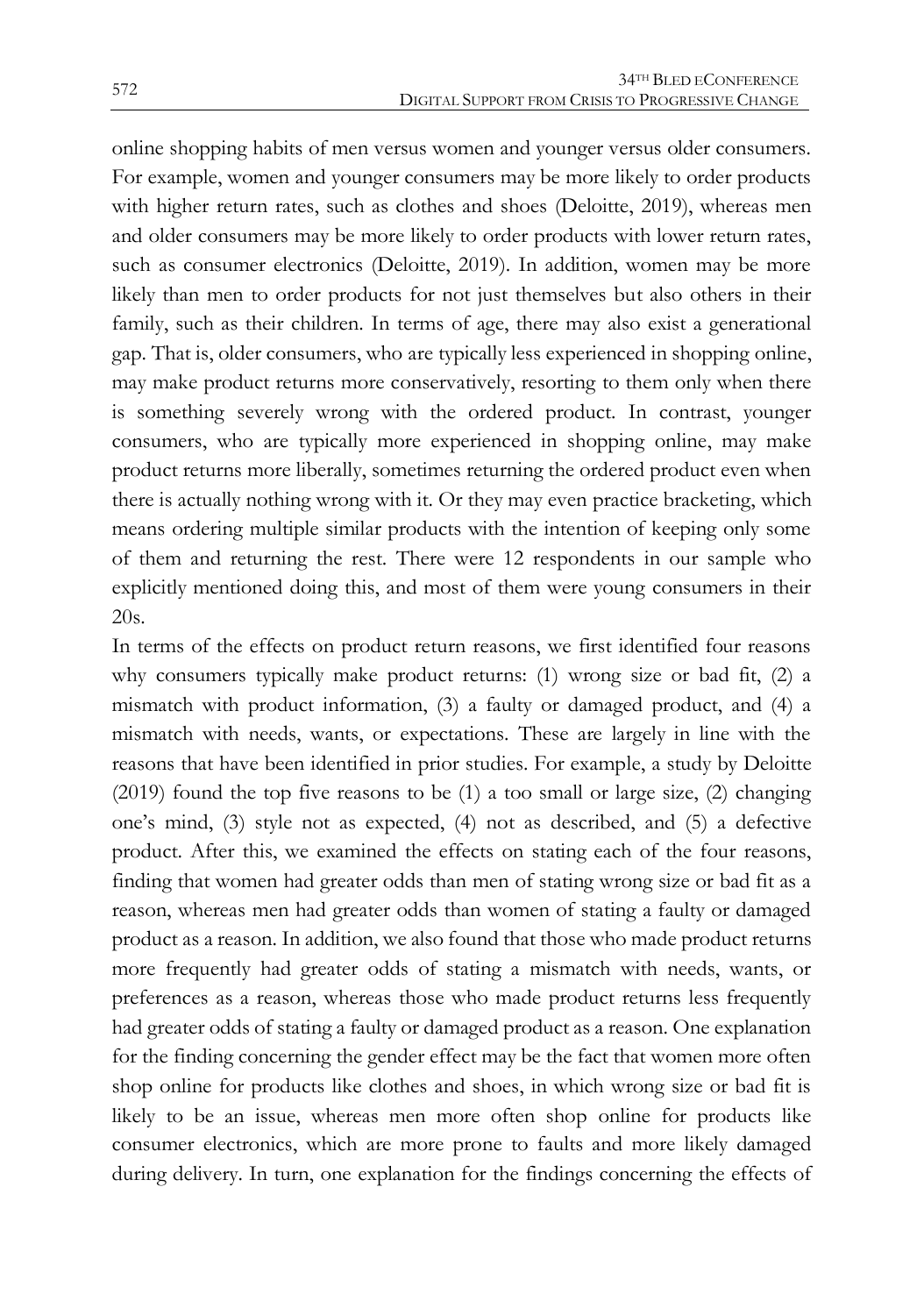product return frequency may be the fact that if one has the tendency of making returns very rarely, then the reasons for those rare returns are likely to relate to some severe issue in the ordered product, such as it being faulty or damaged during delivery. In contrast, if one has the tendency of making returns relatively often, then it becomes less likely that the reasons for them only relate to actual issues in the product and more likely that they relate to things like the mismatch of the product with one's needs, wants, or expectations.

From a theoretical perspective, the main contribution of the study is the finding that consumer-centric factors like gender, age, and payment method preference – in addition to the product-centric, retailer-centric, and order-centric factors that have been more traditionally examined in prior research – can act as antecedents of product return behaviour by being able to explain a considerable amount of the variance in both product return frequency and product return reasons. In turn, from a practical perspective, the main contribution of the study is the implication that if the aforementioned factors indeed affect product return frequency and product return reasons, then online retailers can try to utilise these factors and effects in lowering their product return rates. For example, as those who prefer to pay by invoice were found to have greater odds of making product returns more frequently, some retailers may see it preferable not to offer invoicing as a payment method. Similarly, some retailers may see it preferable to target only the gender and age segments in which the product return frequencies are known to be relatively low.

#### **6 Limitations and Future Research**

This study can be seen to have three main limitations. First, because we focused only on Finnish online consumers, we cannot make claims on the generalisability of our findings to other countries. Second, because our sample was not entirely representative of the Finnish online consumer population especially in terms of gender and age, we also cannot make claims on how common or rare the identified product return reasons actually are. For example, wrong size or bad fit may have been found to be the most common reason simply because of the gender and age biases in our sample. However, we do not see these biases affecting our other findings concerning the effects on product return frequency and product return reasons because, by examining the effects simultaneously in one model, we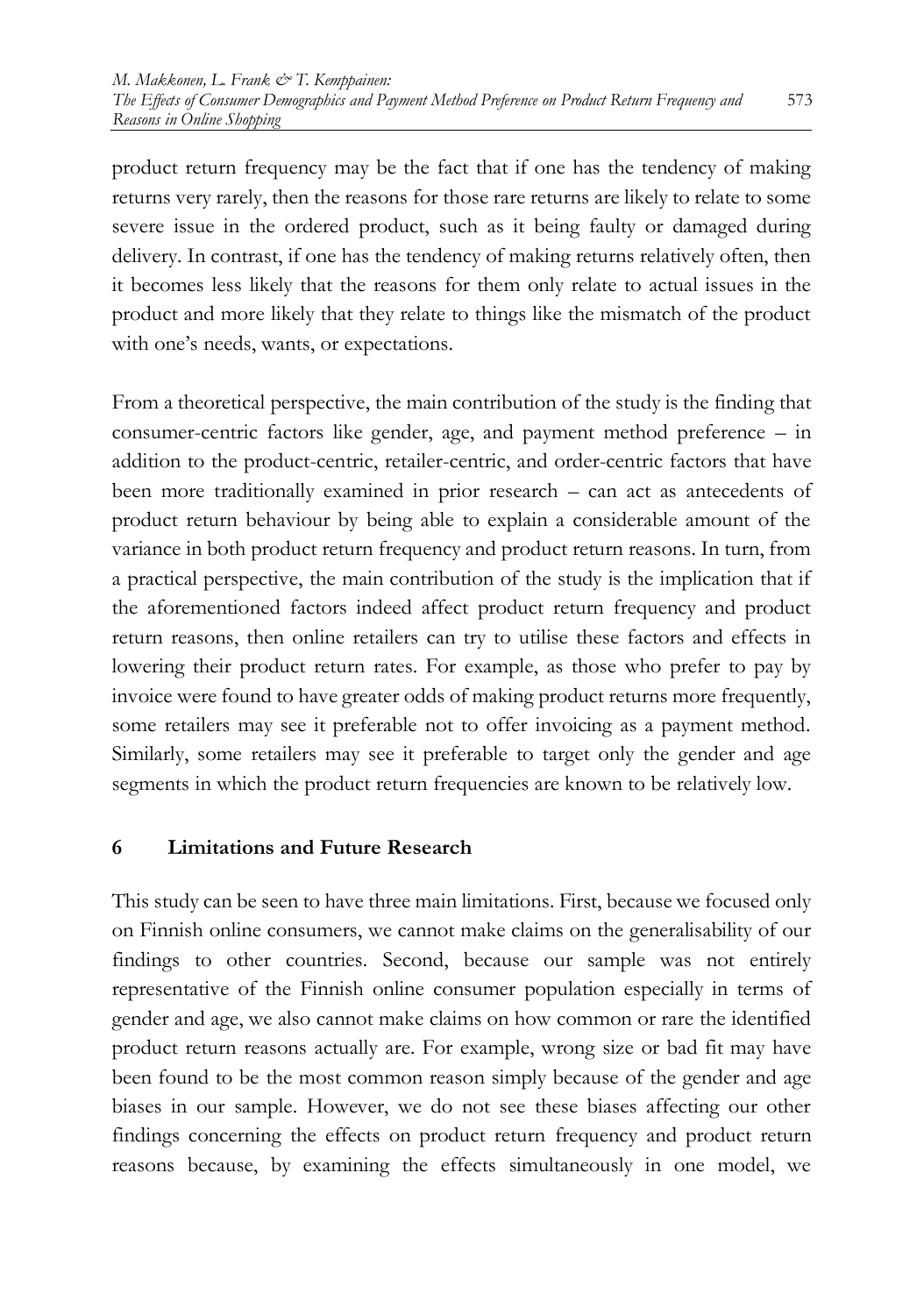essentially controlled the effects of the other variables when examining the effect of a specific variable. Third, because most of the identified product return reasons are related to the root cause of there being something wrong with the ordered product, there is some conceptual overlap between them. However, we still consider them to give a good overview of the motivational aspects for why consumers make product returns. In future research, some interesting and important paths to follow would be to examine more closely the underlying mechanisms that cause the effects that we observed in this study as well as how the ongoing COVID-19 pandemic has potentially affected our findings.

#### **References**

- Chang, M. K., Cheung, W., & Lai, V. S. (2005). Literature derived reference models for the adoption of online shopping. Information & Management, 42(4), 543–559. doi:10.1016/j.im.2004.02.006
- Cheung, C. M. K., Chan, G. W. W., & Limayem, M. (2005). A critical review of online consumer behavior: Empirical research. Journal of Electronic Commerce in Organizations, 3(4), 1–19. doi:10.4018/jeco.2005100101
- Cheung, C. M. K., Zhu, L., Kwong, T., Chan, G. W. W., & Limayem, M. (2003). Online consumer behavior: A review and agenda for future research. In R. T. Wigand, Y.-H. Tan, J. Gričar, A. Pucihar & T. Lunar (Eds.), Proceedings of the 16th Bled eCommerce Conference (pp. 194– 218). Kranj, Slovenia: Moderna organizacija.
- Cox, D. R., & Snell, E. J. (1989). Analysis of Binary Data (2nd ed). Boca Raton, FL: Chapman & Hall.
- Deloitte (2019). Bringing it back: Retailers need a synchronized reverse logistics strategy. Retrieved from https://www2.deloitte.com/content/dam/Deloitte/us/Documents/process-and operations/us-bringing-it-back.pdf
- Hair, J. F., Jr., Black, W. C., Babin, B. J., & Anderson, R. E. (2018). Multivariate Data Analysis (8th ed.). Andover, United Kingdom: Cengage.
- Lantz, B., & Hjort, K. (2013). Real e-customer behavioural responses to free delivery and free returns. Electronic Commerce Research, 13(2), 183–198. doi:10.1007/s10660-013-9125-0
- Lepthien, A., & Clement, M. (2019). Shipping fee schedules and return behavior. Marketing Letters, 30(2), 151–165. doi:10.1007/s11002-019-09486-8
- McFadden, D. (1973). Conditional logit analysis of qualitative choice behavior. In P. Zarembka (Ed.), Frontiers in Econometrics (pp. 105–142). New York, NY: Academic Press.
- Minnema, A., Bijmolt, T. H. A., Gensler, S., & Wiesel, T. (2016). To keep or not to keep: Effects of online customer reviews on product returns. Journal of Retailing, 92(3), 253–267. doi:10.1016/ j.jretai.2016.03.001
- Nagelkerke, N. J. D. (1991). A note on a general definition of the coefficient of determination. Biometrika, 78(3), 691–692. doi:10.1093/biomet/78.3.691
- Ofek, E., Katona, Z., & Sarvary, M. (2011). "Bricks and clicks": The impact of product returns on the strategies of multichannel retailers. Marketing Science, 30(1), 42–60. doi:10.1287/mksc.1100.0588
- Oláh, J., Kitukutha, N., Haddad, H., Pakurár, M., Máté, D., & Popp, J. (2019). Achieving sustainable e-commerce in environmental, social and economic dimensions by taking possible trade-offs. Sustainability, 11(1), article 89. doi:10.3390/su11010089